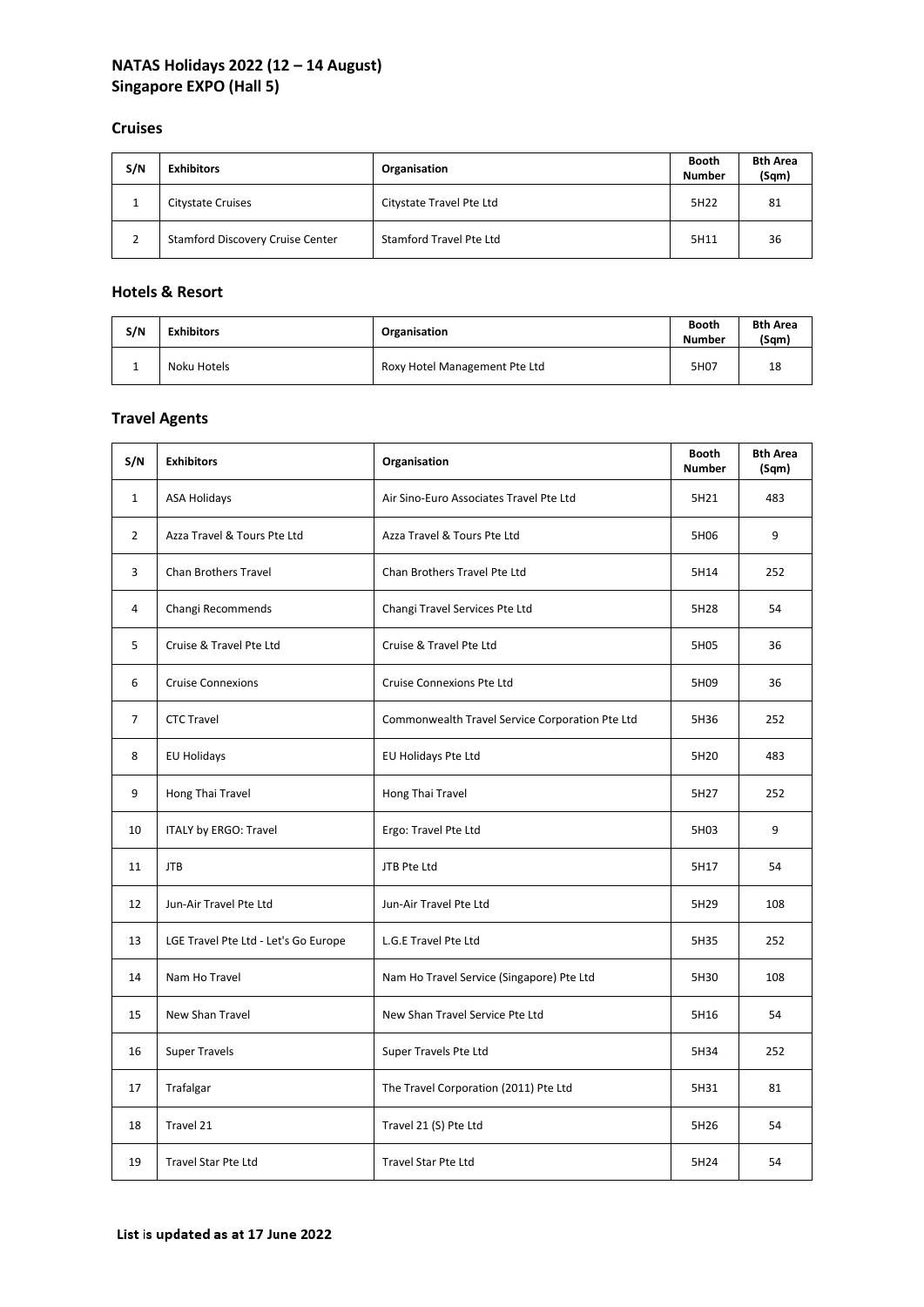# **NATAS Holidays 2022 (12 – 14 August) Singapore EXPO (Hall 5)**

| 20 | Webuy Travel      | New Retail International Pte Ltd | 5H19 | -81 |
|----|-------------------|----------------------------------|------|-----|
| 21 | <b>WTS Travel</b> | WTS Travel & Tours Pte Ltd       | 5H10 | 36  |

# **National Tourism Organization**

| S/N            | <b>Exhibitors</b>                   | Organisation                                                 | Booth<br><b>Number</b> | <b>Bth Area</b><br>(Sqm) |
|----------------|-------------------------------------|--------------------------------------------------------------|------------------------|--------------------------|
| $\mathbf{1}$   | Japan National Tourism Organisation | Japan National Tourism Organisation                          | 5H18                   | 54                       |
| $\overline{2}$ | Korea Tourism Organization          | Korea Tourism Organization                                   | 5H32                   | 252                      |
| 3              | Sarawak Tourism Board               | Sarawak Tourism Board                                        | 5H01                   | 9                        |
| 4              | Taiwan Tourism Bureau               | <b>TTB Singapore Branch</b>                                  | 5H25                   | 54                       |
| 5              | Tourism Authority of Thailand       | Tourism Authority of Thailand                                | 5H15                   | 36                       |
| 6              | <b>Visit Maldives</b>               | Maldives Marketing & Public Relations Corporation<br>(MMPRC) | 5H23                   | 54                       |

## **Travel Related**

| S/N | <b>Exhibitors</b>          | Organisation                          | <b>Booth</b><br><b>Number</b> | <b>Bth Area</b><br>(Sqm) |
|-----|----------------------------|---------------------------------------|-------------------------------|--------------------------|
|     | AIRSIM (Travel Sim Cards)  | Shinetown Telecom (Singapore) Pte Ltd | 5H04                          | q                        |
| 2   | Travellution Media Pte Ltd | Travellution Media Pte Ltd            | 5H <sub>02</sub>              | q                        |
| 3   | Wintertime                 | Winter Time Pte Ltd                   | 5H13                          | 18                       |

#### **Banks**

| S/N          | <b>Exhibitors</b>              | Organisation                                | <b>Booth</b><br><b>Number</b> | <b>Bth Area</b><br>(Sqm) |
|--------------|--------------------------------|---------------------------------------------|-------------------------------|--------------------------|
| $\mathbf{1}$ | Citibank Singapore Limited     | Citibank Singapore Limited                  | <b>B01</b>                    | 32                       |
| 2            | HSBC Bank (Singapore) Limited  | HSBC Bank (Singapore) Limited               | <b>B03</b>                    | 32                       |
| 3            | Maybank                        | Malayan Banking Berhad                      | <b>B05</b>                    | 32                       |
| 4            | <b>Standard Chartered Bank</b> | Standard Chartered Bank (Singapore) Limited | <b>B04</b>                    | 32                       |
| 5            | <b>UOB</b>                     | United Overseas Bank Ltd                    | <b>BO2</b>                    | 32                       |

## **Official Travel Insurer**

| S/N | <b>Exhibitors</b> | Organisation            | <b>Booth</b><br><b>Number</b> | <b>Bth Area</b><br>(Sqm) |
|-----|-------------------|-------------------------|-------------------------------|--------------------------|
|     | Etiga             | Etiga Insurance Pte Ltd | 5H33                          |                          |